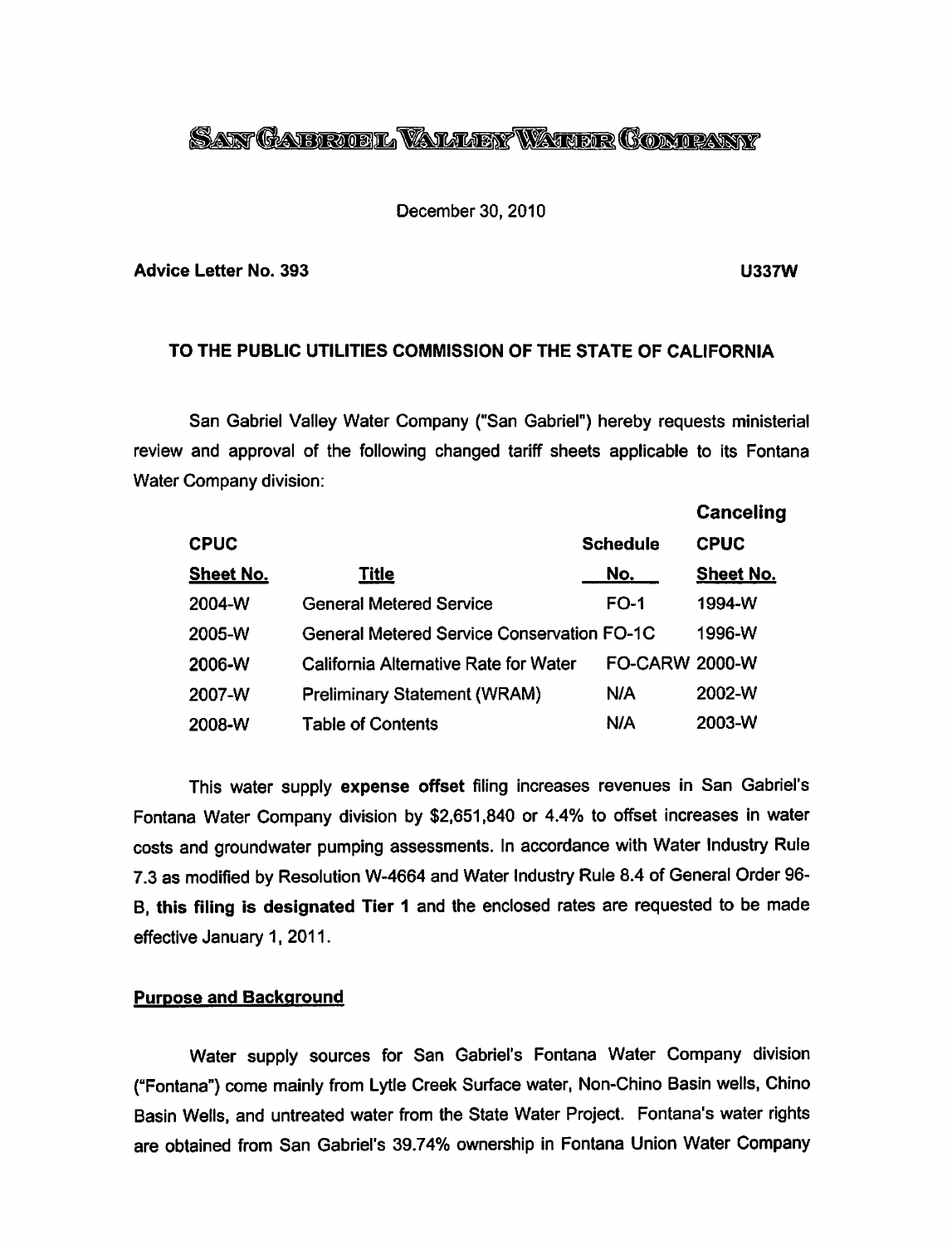("Union"). Each water year begins July 1 and ends June 30 of the following year. Cucamonga Valley Water District ("CVWD") charges Fontana for water produced from Lytle Creek surface water and Non-Chino Basin wells that exceeds San Gabriel's share of Union's rights at 85% of the rates then in effect for the Metropolitan Water District of Southern California's ("MWD") Tier 2, as adopted by MWD's local sub-agency, the Inland Empire Utilities Agency ("IEUA").

Fontana's production of groundwater from its wells in the Chino Basin requires the company to lease water rights at the prevailing rate or pay replenishment assessments levied by Chino Basin Watermaster. Chino Basin Watermaster's rate for untreated groundwater replenishment is based on the MWD/IEUA untreated Tier 2 rate.

#### *Changes in Water Costs*

MWD/IEUA's untreated Tier 2 rate for untreated groundwater replenishment has increased from \$380.00 per AF to \$541.00 per AF effective July 1, 2010. Beginning on January 1, 2011, MWD/IEUA's untreated Tier 2 rate will increased from \$606.00 to \$664.00 for State Project Water delivered to Fontana's water treatment plant. CVWD charges 85% of \$664.00 or \$564.40 per AF for water produced from Lytle Creek surface water and Non-Chino Basin wells in excess of San Gabriel's share of Union's rights. Leased water has increased from \$184.03 per AF to \$400 per AF. In October 2010 Watermaster increased the Administrative Assessment from \$7.19 to \$7.40 per AF, the Appropriative Pool & 85/15 Assessment from \$12.46 to \$14.90 per AF, and the Land Use Conversion Assessment was reduced from \$32.49 to \$30.89 per AF. Watermaster also decreased the OBMP Assessment from \$44.02 to \$42.01 per AF. Finally, the IEUA Assessment on active meters has increased from \$9.18 to \$12.90, effective July 1, 2010.

The water supply costs and assessments currently reflected in rates were adopted in D.09-06-027 in A.08-07-009 and as modified by Advice Letter 380 dated February 12, 2010. For this advice letter, the rates proposed in Advice Letter 390-A that are scheduled to become effective on January 1, 2011 are designated as "Present Rates".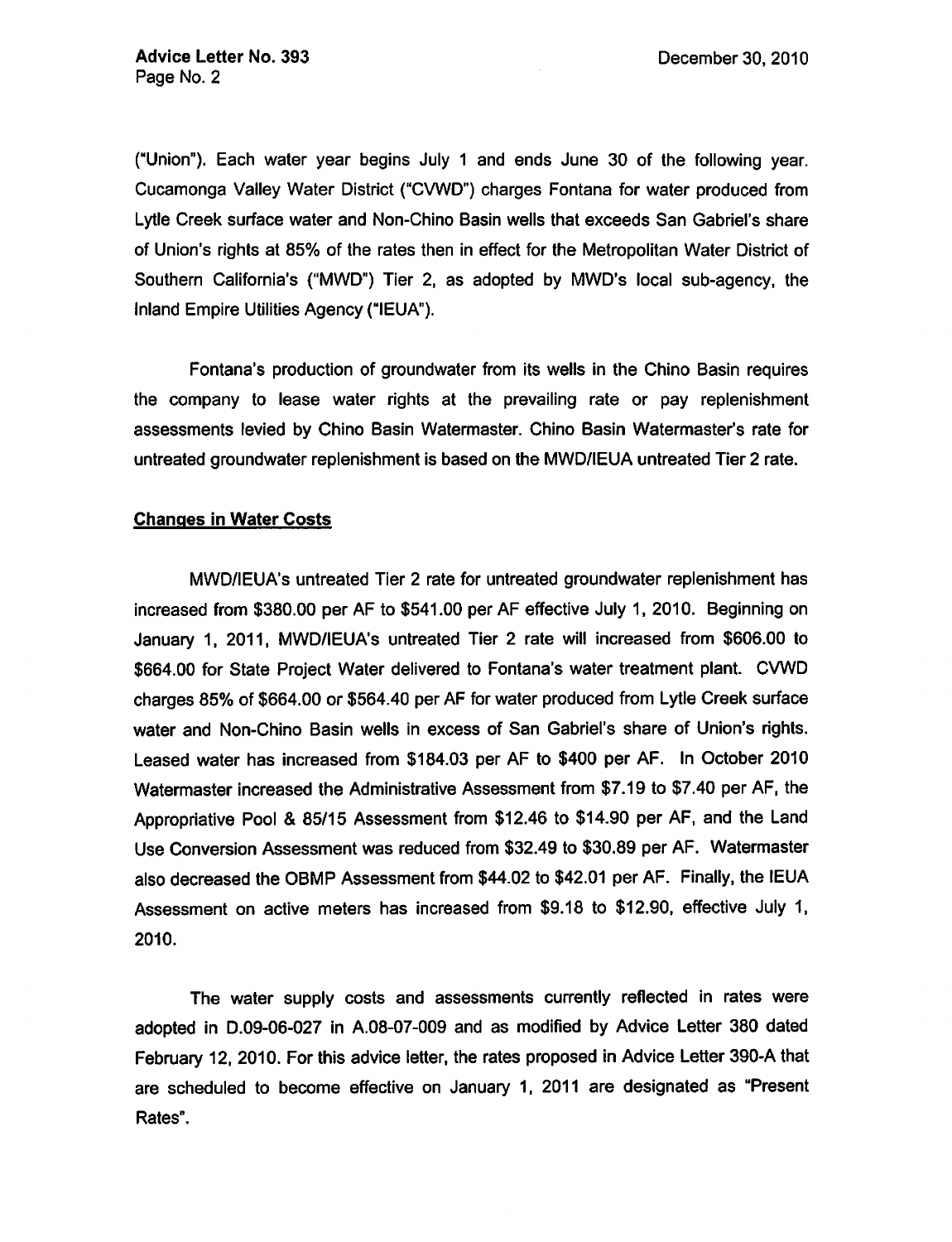The impact of these changes to water cost increases the adopted expense from \$11,648,555 to \$14,273,073 and increases the revenue requirement of \$60,308,399 proposed in Advice Letter 390-A by \$2,651,840 or 4.4%. The proposed rates submitted with this advice letter raise the monthly bill of the typical residential customer (5/8" x 3/4" meter and 23 Ccf) served under Conservation Rate Schedule FO-1C by \$3.13 or 4.6% from \$67.67 to \$70.80. San Gabriel has furnished the Commission's Division of Water and Audits staff with two copies of workpapers providing detailed support for the proposed increase.

The matters addressed in this advice letter are not now the subject of any formal filings with the California Public Utilities Commission, including a formal complaint, nor action in any court of law.

## *Notice of Rate Increase*

In accordance with Water Industry Rule 3.2 of General Order 96-B, San Gabriel will inform its customers of the increase by bill insert (a draft of which is attached hereto).

In accordance with Water Industry Rule 3.3 of General Order 96-B, San Gabriel will also post this advice letter to its website. Finally, distribution of this advice letter is being made to the attached service list in accordance with Water Industry Rule 4.1 of General Order No. 96-B. No other parties have requested notification of tariff filings related to the Fontana Water Company division.

# *Protest and Responses*

Anyone may respond to or protest this advice letter. A response supports the filing and may contain information that proves useful to the Commission in evaluating the advice letter. A protest objects to the advice letter in whole or in part and must set forth the specific grounds on which it is based. These grounds are:

- (1) The utility did not properly serve or give notice of the advice letter;
- (2) The relief requested in the advice letter would violate statute or Commission order, or is not authorized by statute or Commission order on which the utility relies;
- (3) The analysis, calculations, or data in the advice letter contain material error or omissions;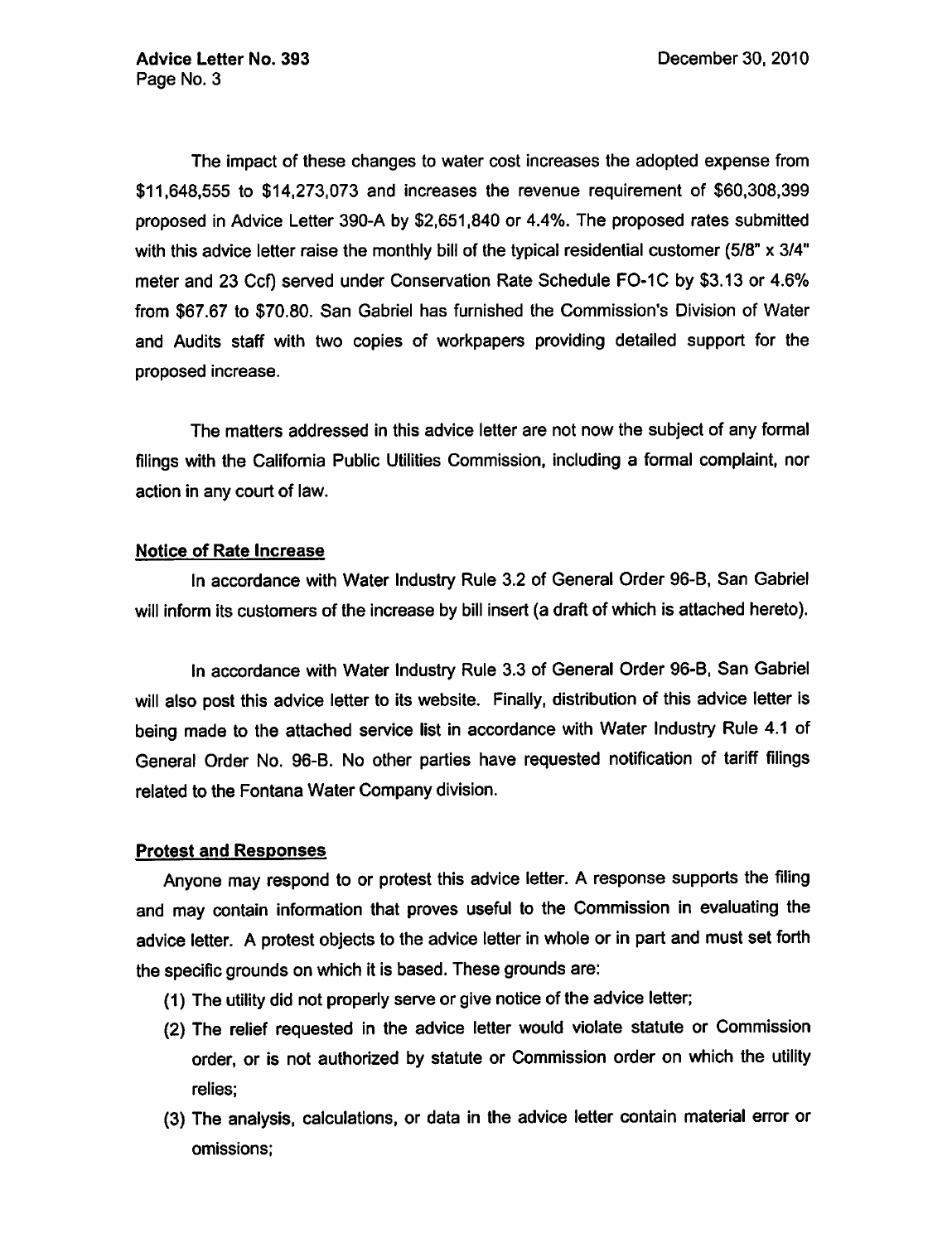- (4) The relief requested in the advice letter is pending before the Commission in a formal proceeding; or
- (5) The relief requested in the advice letter requires consideration in a formal hearing, or is otherwise inappropriate for the advice letter process; or
- (6) The relief requested in the advice letter is unjust, unreasonable, or discriminatory (provided that such a protest may not be made where it would require re-litigating a prior order of the Commission.)

A protest shall provide citations or proofs where available to allow staff to properly consider the protest.

A response or protest must be made in writing or by electronic mail and must be received by the Division of Water and Audits within 20 days of the date this advice letter is filed. The address for mailing or delivering a protest is:

> Tariff Unit, Division of Water and Audits, 3<sup>rd</sup> floor California Public Utilities Commission, 505 Van Ness Avenue, San Francisco, CA 94102 water\_division@cpuc.ca.gov

On the same date the response or protest is submitted to the Division of Water and Audits, the respondent or protestant shall send a copy by mail (or e-mail) to us, addressed to:

San Gabriel Valley Water Company, 11142 Garvey Avenue, El Monte, CA 91733, (626) 448-6183, FAX (626) 448-5530, or email dadellosa@sgywater.com

Cities and counties that need Board of Supervisors or Board of Commissioners approval to protest should inform the Division of Water and Audits, within the 20 day protest period, so that a late filed protest can be entertained. The informing document should include an estimate of the date the proposed protest might be voted on.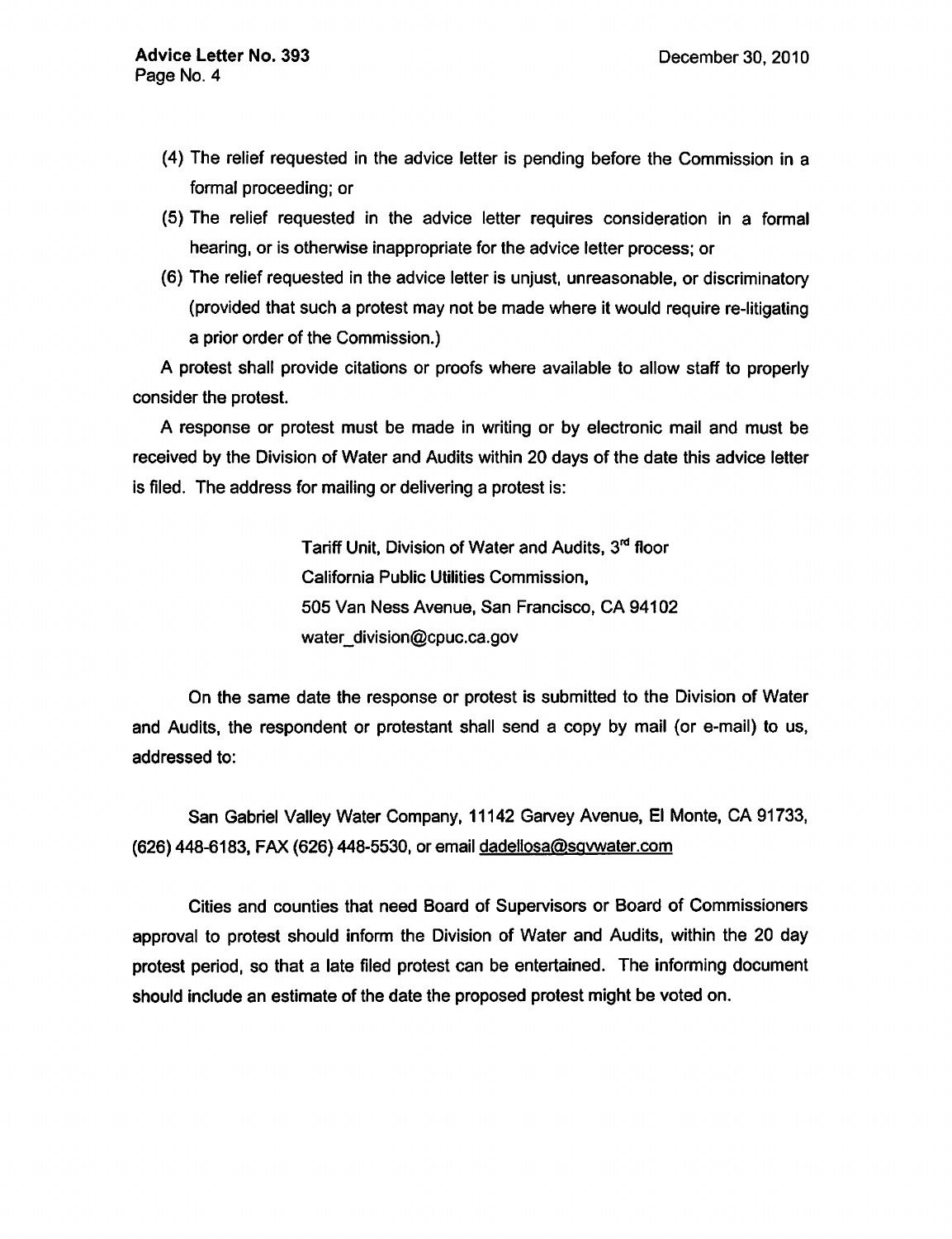*Advice LetterNo. 393* December 30, 2010 Page No. 5

 $\ddot{\phantom{0}}$ 

Very truly yours,  $\mathcal{Q} \mathcal{Q}$  $\overline{\mathcal{L}}$ 

Daniel A. Dell'Osa Director of Rates and Revenue

cc: James Boothe, CPUC - Division of Water and Audits Hani Moussa, CPUC - Water Branch, DRA Danilo Sanchez, CPUC - Water Branch, DRA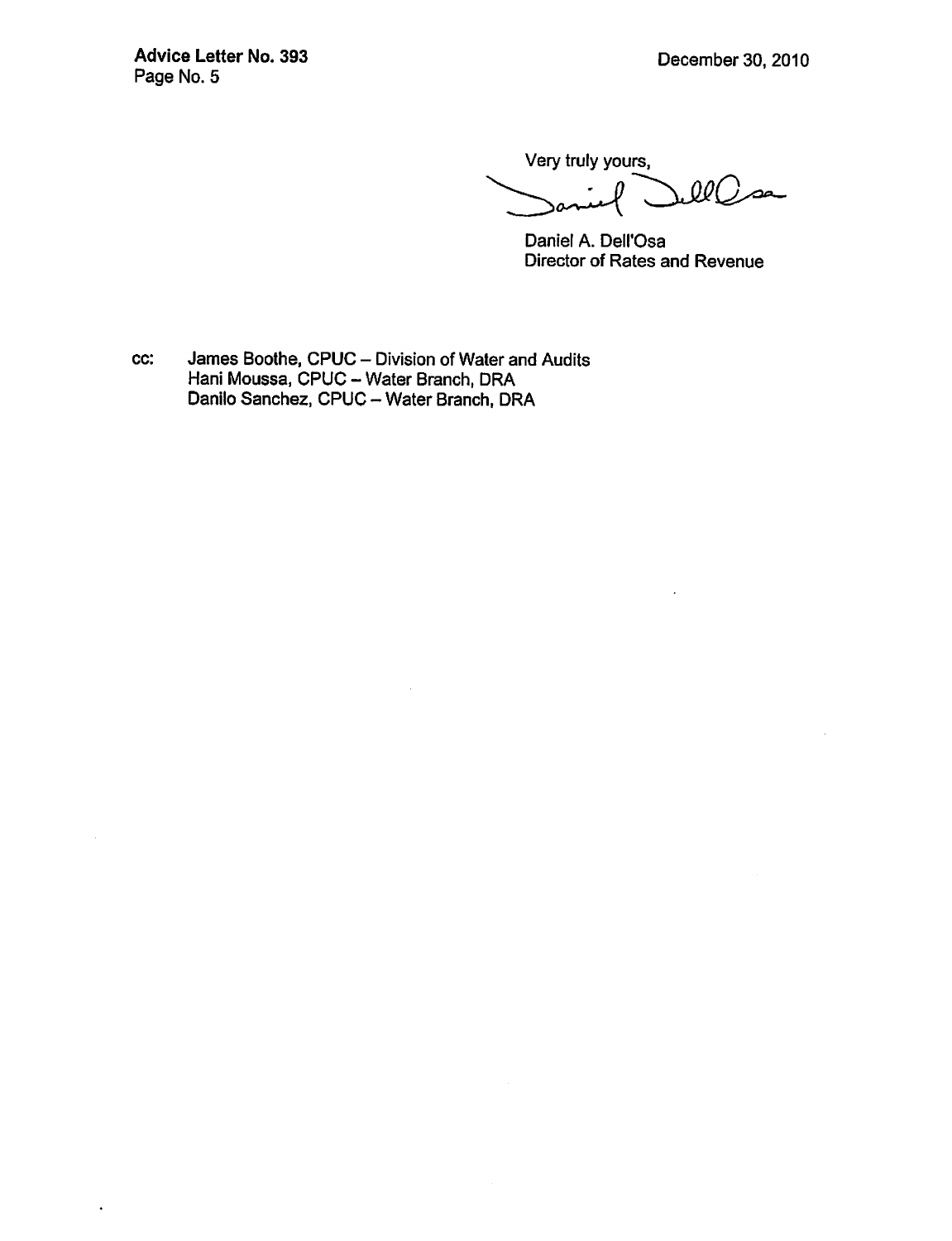#### *S^^G&T33ROSl«^ljlilE^\SkriMEGOStISVS!jr*

*11142 GARVEY AVENUE EL MONTE. CALIFORNIA <sup>91733</sup> Revised*

*Cancelling Revised*

## *SCHEDULE* NO. *FO-1* Fontana Water Company GENERAL METERED SERVICE

## *APPLICABILITY*

Applicable to all metered water service, except for those Residential customers required to be served under Schedule FO-1C.

#### *TERRITORY*

Portions of Fontana, Rancho Cucamonga, Rialto, and vicinity, San Bernardino County.

#### *RATES*

Quantity Rates:

| Per Meter |
|-----------|
| Per Month |

(I)

| Service Charges: |  |
|------------------|--|
|                  |  |
|                  |  |
|                  |  |
|                  |  |
|                  |  |
|                  |  |
|                  |  |
|                  |  |
|                  |  |
|                  |  |
|                  |  |

**(continued)**

| (To be inserted by utility) | <i>Issued by</i>   | $(10$ be inserted by Cal. P.U.C.)   |
|-----------------------------|--------------------|-------------------------------------|
| Advice Letter No. 393       | R. W. Nicholson    | Date Filed                          |
| Decision No.                | <b>NAME</b>        | Effective                           |
|                             | President<br>TITLE | Resolution No. <b>Example</b> 1996. |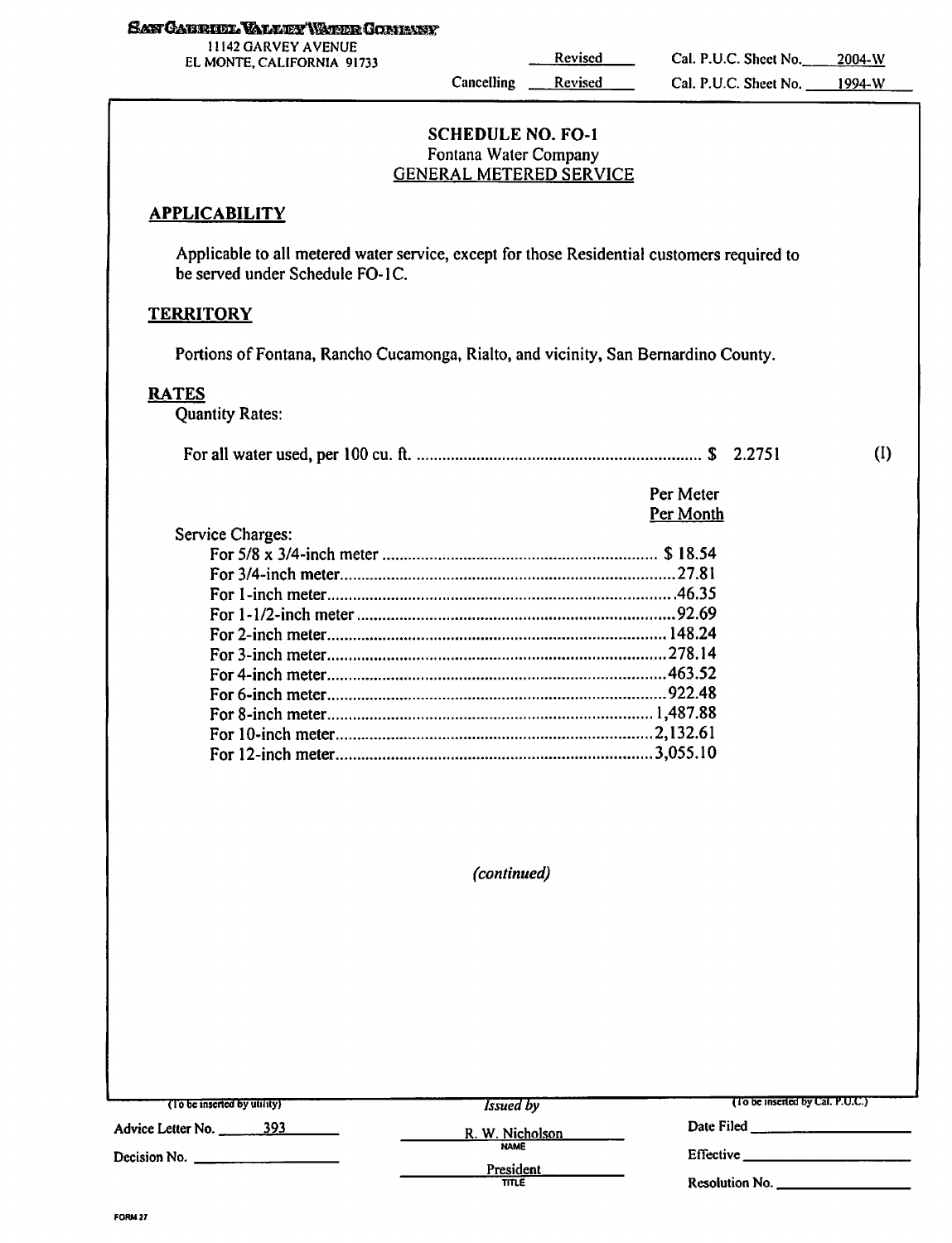#### **SAN GABRIEL VALLEY VARER COMPANY**

11142 GARVEY AVENUE EL MONTE, CALIFORNIA 91733

**Cancelling** Revised Revised

(I) (1)

# *SCHEDULE NO. FO-1C* Fontana Water Company GENERAL METERED SERVICE - CONSERVATION RATES

## *APPLICABILITY*

Applicable to all metered Residential customers, excluding apartments, trailer parks, and any other facility in which Residential customers receive service through a master meter.

# *TERRITORY*

Portions of Fontana, Rancho Cucamonga, Rialto, and vicinity, San Bernardino County.

## *RATES*

Quantity Rates:

|                  | Per Meter |
|------------------|-----------|
|                  | Per Month |
| Service Charges: |           |
|                  |           |
|                  |           |
|                  |           |
|                  |           |
|                  |           |
|                  |           |
|                  |           |

# *SPECIAL CONDITIONS*

1. All bills are subject to the reimbursement fee set forth on Schedule No. AA-UF.

| $(10$ be inserted by utility) | <i>Issued</i> by         | (10 be inserted by Cal. P.U.C.) |
|-------------------------------|--------------------------|---------------------------------|
| 393<br>Advice Letter No.      | R. W. Nicholson          | Date Filed                      |
| Decision No.                  | <b>NAME</b><br>President | <b>Effective</b>                |
|                               | TITLE                    | Resolution No.                  |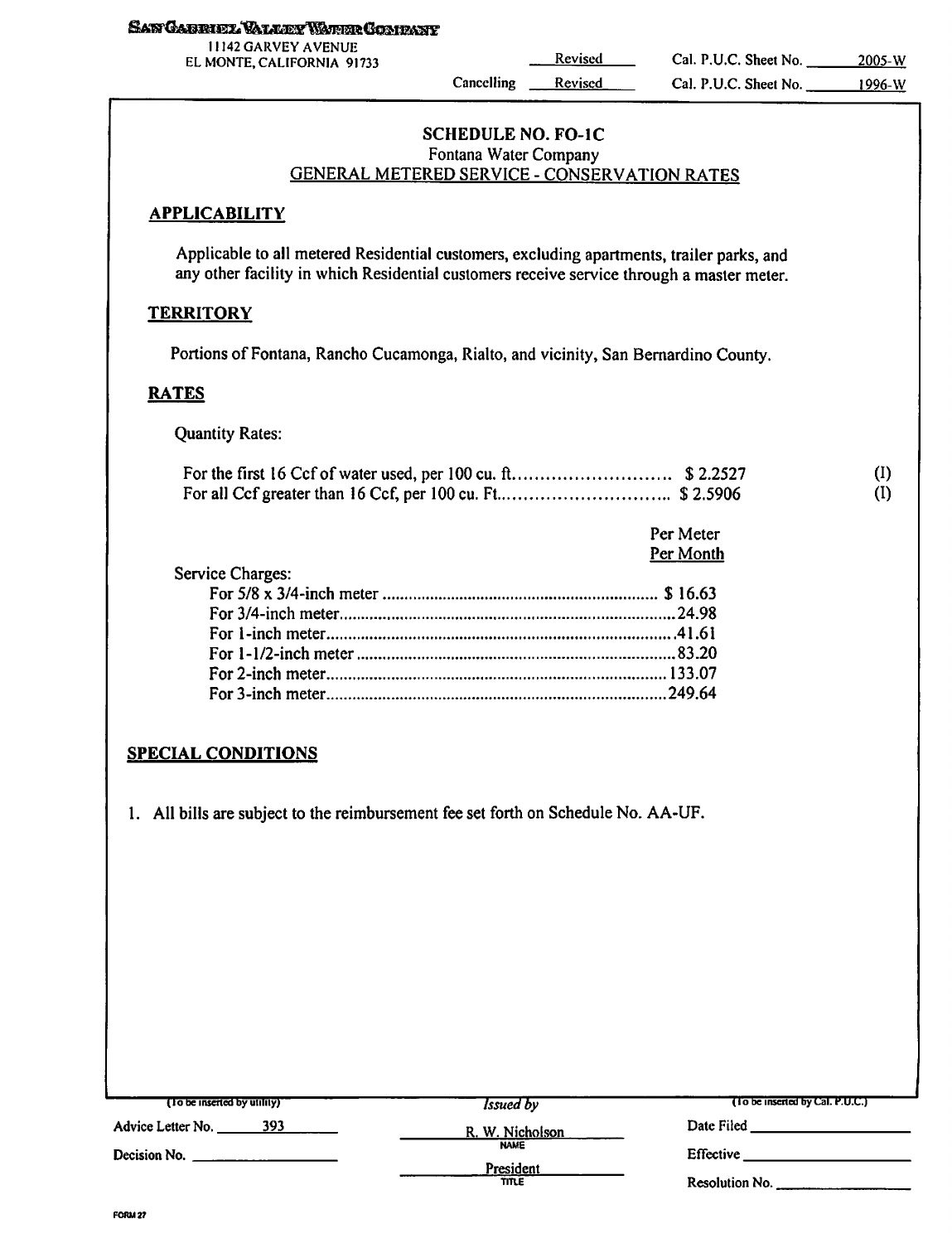#### **SAN GABRIEL VALLEY WARER COMPANY**

| 11142 GARVEY AVENUE        |  |  |
|----------------------------|--|--|
| EL MONTE, CALIFORNIA 91733 |  |  |

Revised Cal. P.U.C. Sheet No. Cancelling Revised Cal. P.U.C. Sheet No. 2000-W

2006-W

| <b>SCHEDULE NO. FO-CARW</b>                   |
|-----------------------------------------------|
| Fontana Water Company                         |
| <u>CALIFORNIA ALTERNATIVE RATES FOR WATER</u> |

#### *APPLICABILITY*

Applicable to residential domestic service to CARW households with a 1-inch or smaller meter, where the customer meets all the Special Conditions of this rate schedule.

#### *TERRITORY*

| Portions of Fontana, Rancho Cucamonga, Rialto, and vicinity, San Bernardino County. |           |              |           |
|-------------------------------------------------------------------------------------|-----------|--------------|-----------|
|                                                                                     | Per Meter |              |           |
| <b>RATES</b>                                                                        |           | Per Month    |           |
| <b>Quantity Rates (General):</b>                                                    |           |              |           |
|                                                                                     |           | \$2,2751     | (I)       |
| <b>Quantity Rates (Conservation):</b>                                               |           |              |           |
|                                                                                     |           | \$2.2527     | $\rm (I)$ |
| For all Ccf greater than 16 Ccf per month, per 100 cu. ft.                          |           | \$2.5906     | (1)       |
| Service Charges:                                                                    |           |              |           |
|                                                                                     | General   | Conservation |           |
|                                                                                     | \$9.28    | \$7.36       |           |
|                                                                                     | 13.91     | 11.07        |           |
|                                                                                     | 23.19     | 18.43        |           |

#### *SPECIAL CONDITIONS*

1. CARW Household: A CARW Household is a household where the total gross income from all sources is less than shown on the table below based on the number of persons in the household. Total gross income shall include income from all sources, both taxable and non-taxable. Persons who are claimed as dependent on another person's income tax return are not eligible for this program.

| No. of Persons      | <b>Total Gross</b>   |  |  |
|---------------------|----------------------|--|--|
| <u>In Household</u> | <b>Annual Income</b> |  |  |
| $1$ or $2$          | \$31,300             |  |  |
| $\mathbf{3}$        | \$36,800             |  |  |
| 4                   | \$44,400             |  |  |
| 5                   | \$52,000             |  |  |
|                     | \$59,600             |  |  |

For households with more than six persons, add \$7,600 annually for each additional person residing in the household.

**(continued)**

| (To be inserted by utility) | <i>Issued</i> by         | (To be inserted by Cal. P.U.C.) |  |
|-----------------------------|--------------------------|---------------------------------|--|
| 393<br>Advice Letter No.    | R.W. Nicholson           | Date Filed                      |  |
| Decision No.                | <b>NAME</b><br>President | <b>Effective</b>                |  |
|                             | TITLE                    | Resolution No.                  |  |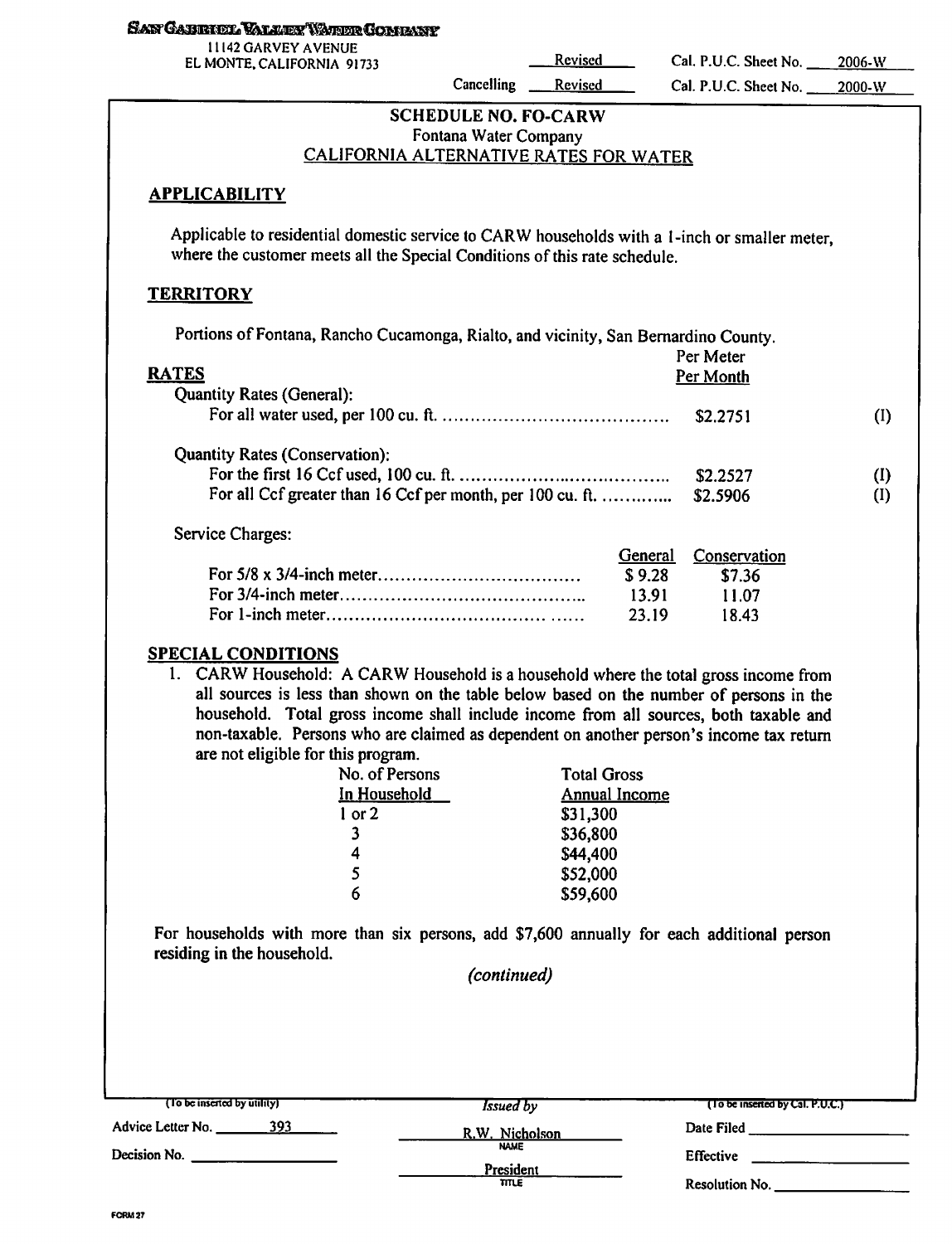#### San Cabriel Vallex Weige Company

| <b>11142 GARVEY AVENUE</b>  |  |  |
|-----------------------------|--|--|
| EL MONTE, CALIFORNIA  91733 |  |  |

*Cancelling Original Cal. P.U.C. Sheet No. 2002-W*

# PRELIMINARY STATEMENT (Continued)

## J. Water Revenue Adjustment Mechanism (WRAM) Memorandum Account For Fontana Water Company Division

- 1. Purpose: The purpose of this memorandum account is to track the Quantity Rate revenues collected under Schedule FO-1C tiered rates against the revenues that would have been collected under a single block Quantity Rate.
- 2. The following entries will be made monthly to the WRAM memorandum Account in the Fontana Water Company division:
	- a. The recorded revenues collected through the tiered Quantity Rate under Schedule No. FO-1C (debit).
	- b. The calculated revenues that would have been collected under a single block Quantity Rate for the same water usage as in 2a above (credit).
	- c. The CPUC-adopted Quantity Rates (\$/Ccf) to be used in calculating the revenues for 2a and 2b above are as follows:

|                       |                          |             | $0-16$ Ccf/mo. Over $16$ Ccf/mo. |           |
|-----------------------|--------------------------|-------------|----------------------------------|-----------|
| <b>Effective Date</b> | <b>Single Block Rate</b> | Tier 1 Rate | Tier 2 Rate                      |           |
| July 1, 2010          | \$2,2775                 | \$2.1396    | \$2.4604                         |           |
| October 28, 2010      | \$2.2644                 | \$2.1273    | \$2.4462                         |           |
| January 1, 2011       | \$2.3980                 | \$2.2527    | \$2.5906                         | $\rm (I)$ |

- d. Franchise fees and uncollectible account expense, based on the net of 2a and 2b above, and the CPUC-adopted rates for franchise fees and uncollectible expenses.
- e. Monthly interest calculated at 1/12 of the most recent month's interest rate on Commercial Paper (prime, 3-month), published in the Federal Reserve Statistical Release, H.15 (http://www/federalreserve.gov/releases/H15/data/m/cp3m.txt), or its successor publication.
- 3. The balance in the memorandum account shall be amortized by a Tier 1 advice letter whenever the balance exceeds 2% of the authorized revenue requirement for the preceding calendar year. If the balance is below 2%, San Gabriel shall propose its amortization in a general rate case.
- 4. The memorandum account will terminate when so ordered in a CPUC general rate case decision, at which time any remaining debit (undercollection) or credit (overcollection) balance will be amortized through a rate surcharge or surcredit.

| (To be inserted by utility) | <i>Issued by</i>          | (To be inserted by Cal. P.U.C.) |  |
|-----------------------------|---------------------------|---------------------------------|--|
| 393<br>Advice Letter No.    | R. W. Nicholson           | Date Filed <b>Exercise 2018</b> |  |
| Decision No.                | <b>NAME</b>               | Effective                       |  |
|                             | President<br><b>TTTLE</b> | Resolution No.                  |  |
| FORM 27                     |                           |                                 |  |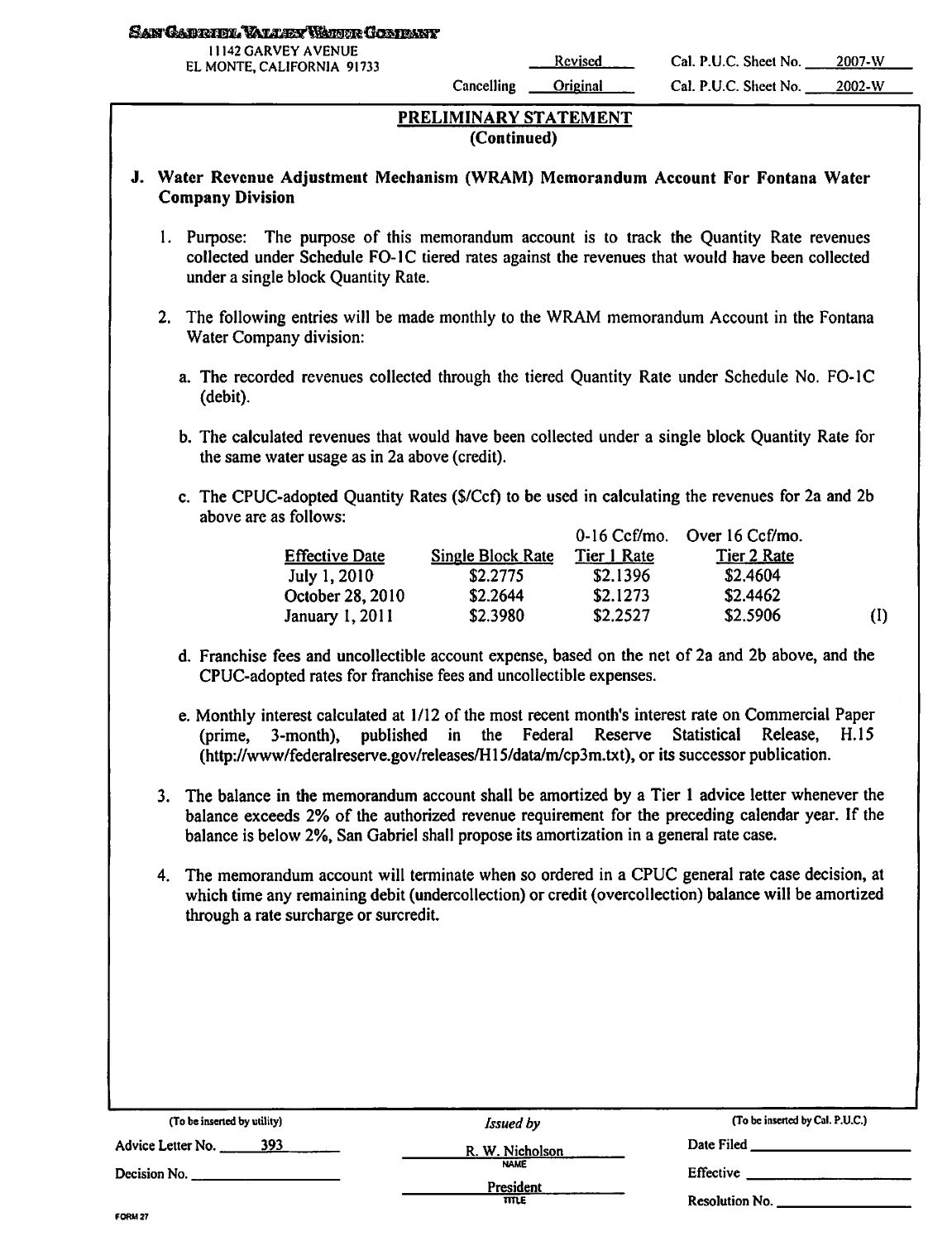## SAW CABRIEL VALLEY WATER COMPANY

EL MONTE, CALIFORNIA 91733

Cancelling Revised

Revised

# TABLE OF CONTENTS

The following listed tariff sheets contain all effective rates and rules affecting the rates and services of the utility, together with information relating thereto:

| <b>Subject Matter of Sheet</b>                                                                                                                                                    |                                             |                                       | C.P.U.C.<br><b>Sheet No.</b> |                                                                                                                                                                                                                                                                                                                                                                                                                                                                                                  |            |
|-----------------------------------------------------------------------------------------------------------------------------------------------------------------------------------|---------------------------------------------|---------------------------------------|------------------------------|--------------------------------------------------------------------------------------------------------------------------------------------------------------------------------------------------------------------------------------------------------------------------------------------------------------------------------------------------------------------------------------------------------------------------------------------------------------------------------------------------|------------|
| <b>Title Page</b><br><b>Table of Contents</b>                                                                                                                                     |                                             |                                       | 1559-W<br>2008-W<br>$1963-W$ | $1969-W$<br>$1563-W$                                                                                                                                                                                                                                                                                                                                                                                                                                                                             | (T)        |
| <b>Preliminary Statement</b>                                                                                                                                                      |                                             | 634-W 390-W, 1979-W, 2001-W,          | $1637-W$                     | 1928-W<br>1901-W, 2007-W, 1980-W                                                                                                                                                                                                                                                                                                                                                                                                                                                                 | (C)        |
| Service Area Maps:<br>Fontana Water Company<br>Los Angeles County Division<br>Service Area - East Portion<br>- South Portion                                                      |                                             |                                       | 1533-W<br>$1183-W$<br>869-W  |                                                                                                                                                                                                                                                                                                                                                                                                                                                                                                  |            |
| - West Portion<br>Area Maps of Less Than 40 p.s.i.g.                                                                                                                              |                                             | $1171-W$<br>$871-W$<br>691-W to 697-W |                              |                                                                                                                                                                                                                                                                                                                                                                                                                                                                                                  |            |
| <b>Rate Schedules</b>                                                                                                                                                             | <b>Schedule</b><br><b>Number</b>            |                                       |                              |                                                                                                                                                                                                                                                                                                                                                                                                                                                                                                  |            |
| <b>All Tariff Areas</b><br>Surcharge to Fund Public Utilities<br><b>Commission Reimbursement Fee</b>                                                                              | AA-UF                                       |                                       | 1807-W                       |                                                                                                                                                                                                                                                                                                                                                                                                                                                                                                  |            |
| Fontana Water Company<br>General Metered Service - General<br>General Metered Service - Conservation<br><b>Private Fire Service</b><br><b>Construction and Tank Truck Service</b> | $FO-1$<br>$FO-IC$<br>$FO-4$<br><b>FO-9C</b> | $1997 - W$                            | $2004-W$<br>1087-W<br>1998-W | 1995-W<br>2005-W<br>1476-W<br>1516-W                                                                                                                                                                                                                                                                                                                                                                                                                                                             | (C)<br>(C) |
| <b>Service to Tract Houses During</b><br>Construction<br>California Alternative Rates For Water<br><b>Facilities Fees</b>                                                         | FO-9CL<br><b>FO-CARW</b><br>FO-FF           |                                       | 2006-W<br>$1875-W$           | 1999-W<br>1990-W<br>1876-W                                                                                                                                                                                                                                                                                                                                                                                                                                                                       | (C)        |
|                                                                                                                                                                                   | (continued)                                 |                                       |                              |                                                                                                                                                                                                                                                                                                                                                                                                                                                                                                  |            |
|                                                                                                                                                                                   |                                             |                                       |                              |                                                                                                                                                                                                                                                                                                                                                                                                                                                                                                  |            |
| (To be inserted by utility)                                                                                                                                                       | Issued by                                   |                                       |                              | (To be inserted by Cal. P.U.C.)                                                                                                                                                                                                                                                                                                                                                                                                                                                                  |            |
| Advice Letter No. ______393<br>Decision No. $\qquad \qquad$                                                                                                                       | R. W. Nicholson<br><b>NAME</b>              |                                       |                              | $Effective$ <sub>1</sub> $1/2$ <sub>1</sub> $1/2$ <sub>1</sub> $1/2$ <sub>1</sub> $1/2$ <sub>1</sub> $1/2$ <sub>1</sub> $1/2$ <sub>1</sub> $1/2$ <sub>1</sub> $1/2$ <sub>1</sub> $1/2$ <sub>1</sub> $1/2$ <sub>1</sub> $1/2$ <sub>1</sub> $1/2$ <sub>1</sub> $1/2$ <sub>1</sub> $1/2$ <sub>1</sub> $1/2$ <sub>1</sub> $1/2$ <sub>1</sub> $1/2$ <sub>1</sub> $1/2$ <sub>1</sub> $1/2$ <sub>1</sub> $1/2$ <sub>1</sub> $1/2$ <sub>1</sub> $1/2$ <sub>1</sub> $1/2$ <sub>1</sub> $1/2$ <sub>1</sub> |            |
|                                                                                                                                                                                   | <b>President</b><br><b>TITLE</b>            |                                       | Resolution No.               |                                                                                                                                                                                                                                                                                                                                                                                                                                                                                                  |            |